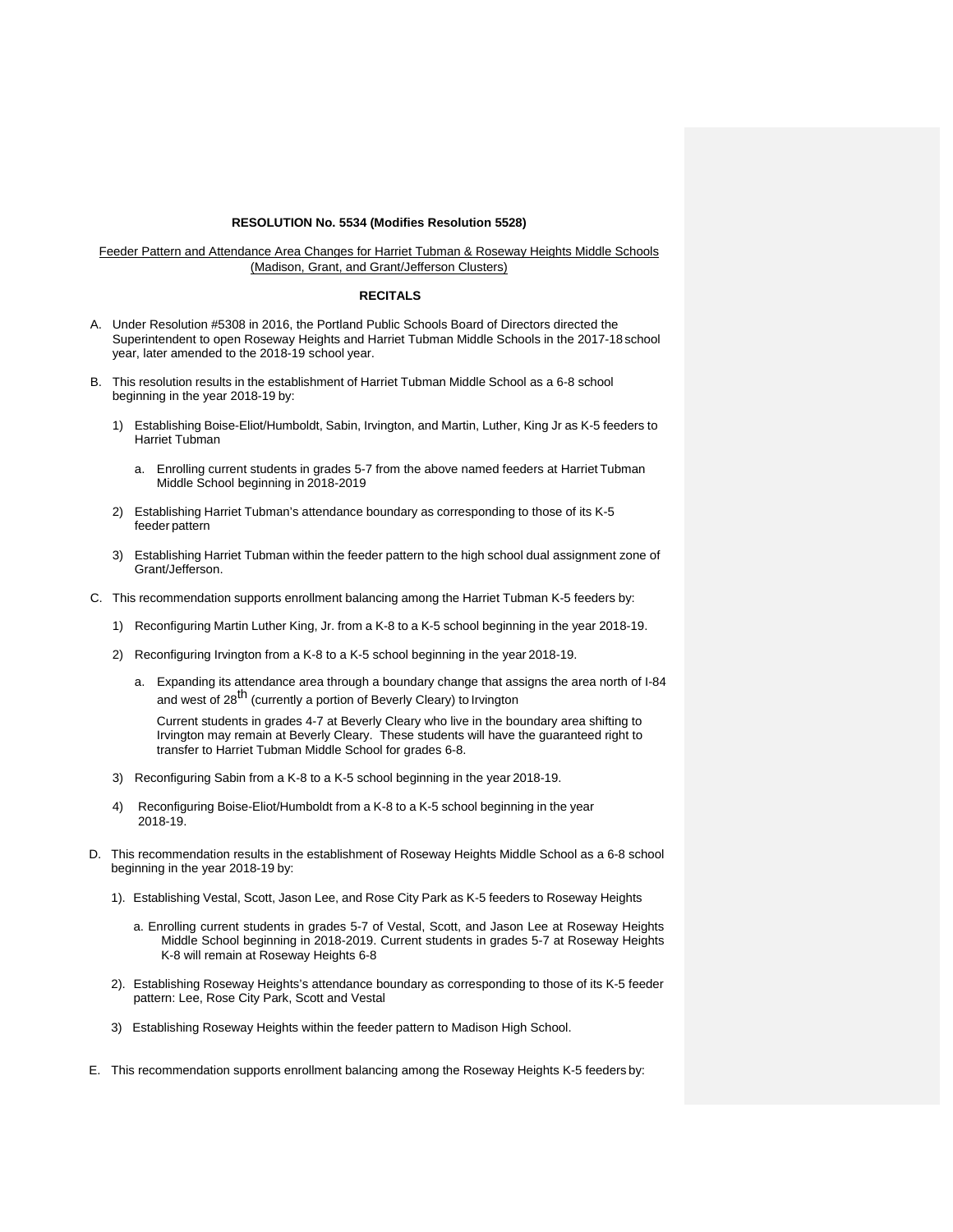- 1) Opening Rose City Park as a K-5 neighborhood school and establishing its attendance area<br>as: NE 57<sup>m</sup> Ave from I-84 to NE Halsey Street; NE Halsey from 57<sup>m</sup> Avenue to 47<sup>m</sup> Avenue;<br>NE 47<sup>m</sup> Avenue from Halsey to NE Wi
	- The Vietnamese Dual-Language Immersion Program will move to Rose City Park. As this program progresses, a middle-grades immersion program will be established at Roseway Heights Middle School, and a high school immersion program will be established at Madison High School, to provide for program continuity.
	- a.b. Current students in grades K-4 at Roseway Heights will enroll at Rose City Park in the 2018- 19 school year
	- b.<sub>c.</sub> Current students in grades K-4 at Lee who live in the boundary area shifting to Rose City Park (area south of Tillamook and west of 72<sup>nd</sup> Ave) will enroll at Lee in the 2018-19 school year
	- e-d. Current students in grade 5 at Alameda who live in the boundary area shifting to Rose City Park (area south of Stanton St.) will have the option of enrolling at Beaumont Middle School; these students will attend Madison High School. Current students in grade 8 at Beaumont who live in the boundary area shifting to Rose City Park/Roseway Heights Middle School will have the option of enrolling at either Grant or Madison High School
	- d.e. Current students in grades 4-7 at Beverly Cleary who live in the boundary area shifting to Rose City Park may remain at Beverly Cleary. These students will have the guaranteed right to transfer to Roseway Heights Middle School for grades 6-8. These students will attend Madison High School.
- 2) Reconfiguring Scott from a K-8 to a K-5 school beginning in the year 2018-19
	- a. Expanding its attendance area through a boundary change that assigns the area north of Sandy Blvd/Stanton St, east of 57<sup>th</sup> Ave (currently a portion of Roseway Heights K-8) to Scott
	- Students currently enrolled in grades K-4 at Roseway Heights who live in the new Scott boundary will have the right to guaranteed transfer to Scott.

b. Current students in grade 5 at Alameda who live in the boundar will have the option of enrolling at Beaumont Middle School or Roseway Heights Middle-School; these students will attend Madison High School. Current students in grade 8 at Beaumont who live in the boundary area shifting to Scott/Roseway Heights Middle School will have the option of enrolling at either Grant or Madison High School

- 3) Reconfiguring Vestal from a K-8 to a K-5 school beginning in the year 2018-19
- 4) Reconfiguring Jason Lee from a K-8 to a K-5 school beginning in the year 2018-19
	- a. Expanding its attendance area through a boundary change that assigns the ar south of Sandy Blvd and east of 72<sup>nd</sup> avenue (currently assigned to Roseway Heights K-8) to

Lee. Students currently enrolled in grades K-4 at Roseway Heights who live in the new Lee boundary will have the right to guaranteed transfer to Lee.

- F. Overcrowding relief will be provided to Beverly Cleary K-8 by decreasing its attendance area
	- 1) Current students in grades K-3 at Beverly Cleary who live in the boundary area shifting to

**Formatted:** Indent: Left: 0.82", No bullets or numbering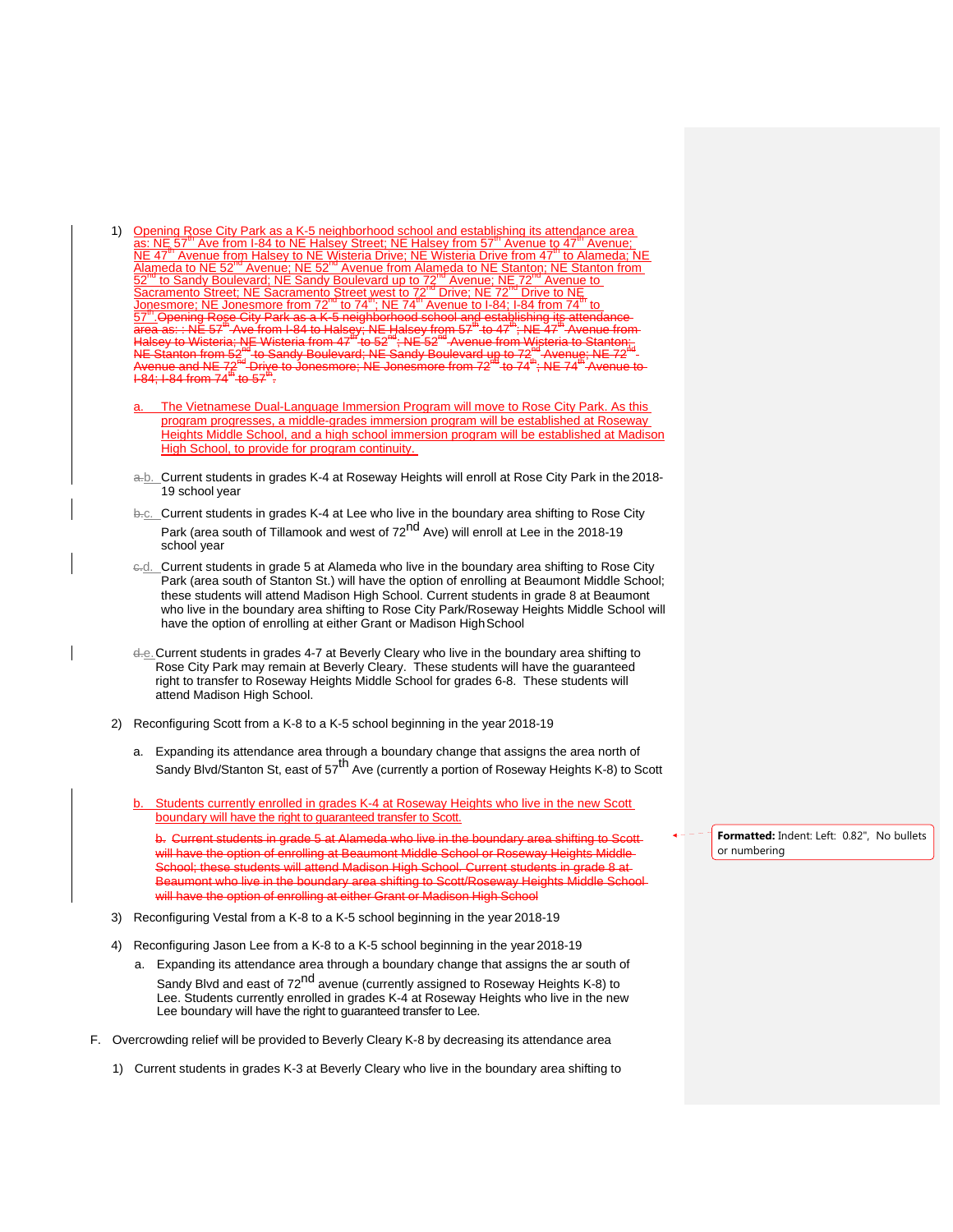Irvington Elementary School will enroll at Irvington Elementary School in fall 2018 and will attend Harriet Tubman Middle School; they will be in the Grant and Jefferson high school dual enrollment area

- 2) Current grades K-3 students at Beverly Cleary who live in the Rose City Park boundary change area will enroll at Rose City Park Elementary School in fall 2018 and will feed into Roseway Heights Middle School and Madison High School
- G. All boundary changes will follow the implementation practice described in policy 4.10.045-P, and will begin at the start of the 2018-2019 school year, with the exception of the high school change which will begin in 2019, and the boundary changes for Beverly Cleary, which need to happen immediately due to overcrowding.
- H. To better serve students who qualify for Talented and Gifted services, PPS will:
	- 1) For the 2018-19 school year, relocate ACCESS Academy to a bridge or permanent facility or facilities with a capacity for about 350 students for the 2018-19 school year
	- 2) Develop a complementary district-wide TAG program to serve students in neighborhood schools, including a system to screen and identify all PPS students in need of TAG services so the full spectrum of diverse learners can receive TAG services. The Superintendent will determine the timeline for development and implementation.
- | I. Prior to December 31, 2018, PPS will designate a middle school assignment -for Vernon middle grade students. PPS will provide a report to the Board on the cost to make the necessary facility improvements to open up usable space at Beaumont Middle School.
- J. Prior to December 31, 2018, PPS will develop options to be presented to the PPS Board of Directors for increasing enrollment at King K-5 in order to create two robust neighborhood (non-immersion) strands.
	- K. On an expedited basis, the community and board will receive a comprehensive health and safety assessments for Harriet Tubman School, including testing for lead, radon, asbestos, diesel particulates, visible mold, and carcinogens. In addition, new testing will be performed, as needed, for interior and exterior air quality. Results will be publicly available. All air quality testing should follow, at a minimum, all appropriate state and federal protocols. It is expected that external testing for air quality will be done on weekdays during the hours when students are typically on school grounds, such as before and after school and during lunchtime. Any remediation or corrective action measures should, at a minimum, follow appropriate state and federal protocols, and be shared publicly.

Initial staff assessment at this time indicates that there are no insurmountable health and safety impediments to opening Harriet Tubman. If the ongoing comprehensive environmental assessments shows significant, irremediable health or safety risks for students and staff, the Superintendent will conduct contingency planning for an alternative location. District staff will explore and identify an alternative site for a middle school through a process that includes meaningful, consistent, and extensive collaboration with all the affected school communities and full transparency to ensure the most positive outcomes for students.

L. In consideration of ongoing enrollment imbalances and the need to continue converting K-8s to K-5s and middle schools, and in anticipation of the construction of the rebuilt Kellogg Middle School, the Board asks the Superintendent to present a plan and timeline for completion of the Educational Options analysis, including potential changes to the lottery process for focus options; a plan for expanding dual language immersion programs; and a comprehensive redrawing of school boundaries on the east side of the district.

## **RESOLUTION**

1. The Board of Education adopts the above recommendations for feeder pattern and attendance area changes to schools in the Harriet Tubman Middle School catchment and Grant/Jefferson Dual Assignment High School Clusters.